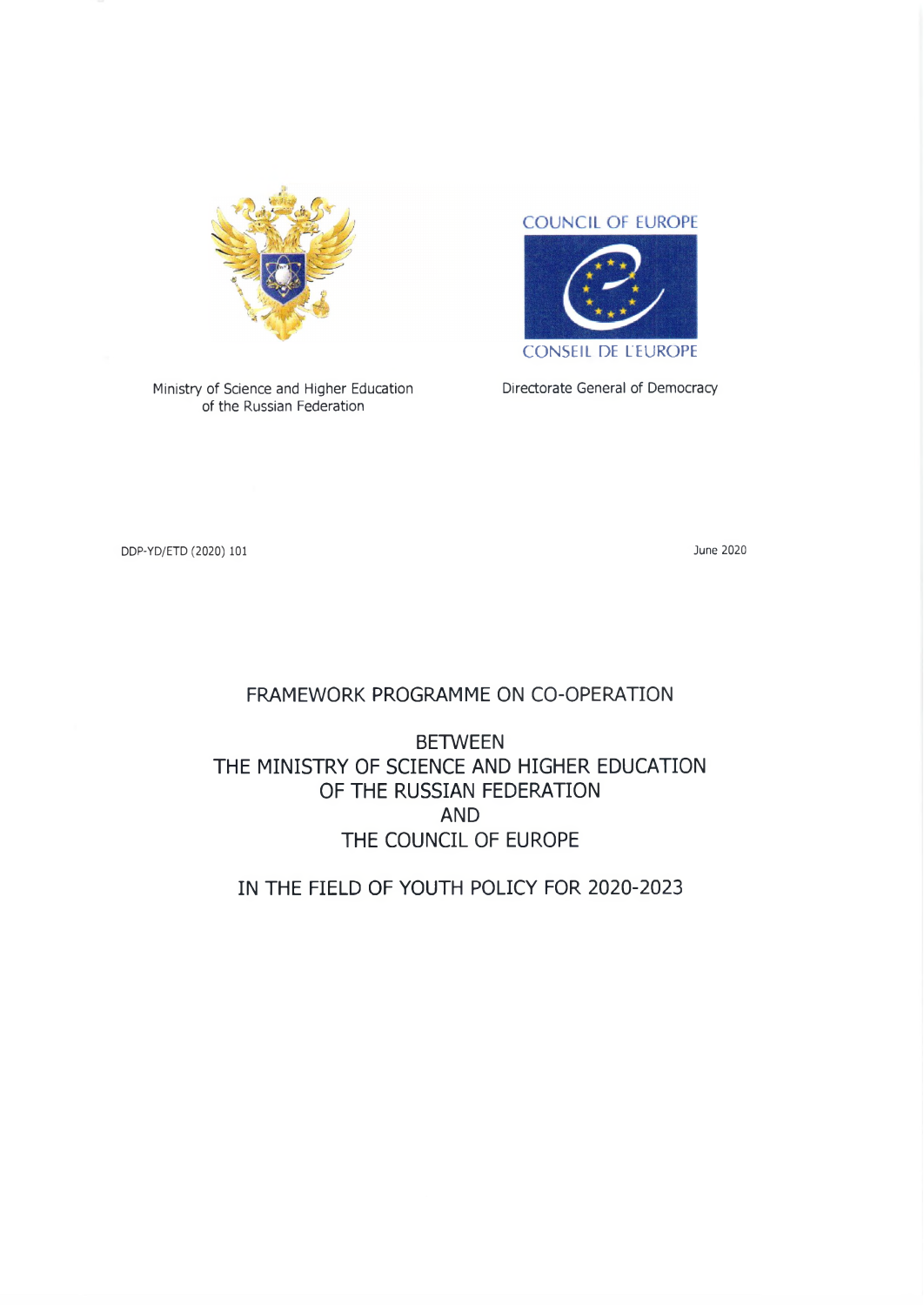#### **Introduction**

The Ministry of Science and Higher Education of the Russian Federation (hereinafter: the Ministry) and the Council of Europe (hereinafter: the CoE), named together as the Parties,

- reaffirming their commitments to the shared values and principles of human rights, democracy and the rule of law;
- seeking to develop current and future forms of mutually beneficial and equal Cooperation between the Russian Federation and the Council of Europe in the field of youth policy;
- based on the experience of the Council of Europe in the youth field as well as its standards and instruments;
- taking into account the priorities and practices of the youth policy agenda of the Russian Federation;
- striving to enhance the development of youth policy and youth work in the Russian Federation;
- bearing in mind the positive results the Framework programmes for Cooperation in the field of youth policy for 2006-2008, 2008-2013 and 2014-2019;
- in line with the Council of Europe mid-term youth sector strategy 2030 adopted by the Committee of Ministers on 22 January 2020;
- recalling the Recommendations of the Committee of Ministers of the Council of Europe on issues relating to young people, notably the recommendations on access of young people from disadvantaged neighbourhoods to social rights [CM/Rec(2015)3], on young people's access to rights [CM/Rec(2016)7], on youth work [CM/Rec(2017)4] and on supporting young refugees in transition to adulthood [CM/Rec(2019)4] and the Charter on Education for Democratic Citizenship and Human Rights Education [CM/Rec(2010)7];
- seeking to intensify the co-operation and ensure the communication and co-ordination of actions on issues of mutual interest;
- bearing in mind the principles and role of the co-management system of the Council of Europe youth sector;
- mindful of the legal frameworks of the Russian Federation and the Council of Europe norms regulating the activities in the field of youth policy;
- deciding to establish a new Framework Programme on Co-operation for enhanced partnership and dialogue
- Have reached the following understanding:

#### **Artide 1. Aims and priority areas of Cooperation**

- 1.1. The Framework Programme aims to support the further development of youth policy in the Russian Federation, the co-operation between the Council of Europe and the Russian Federation in the field of youth policy and the participation of the Russian Federation in the Council of Europe youth sector work.
- 1.2. These aims will be pursued by creating favourable conditions for the direct involvement of young people, youth organisations and youth work specialists, as well as for the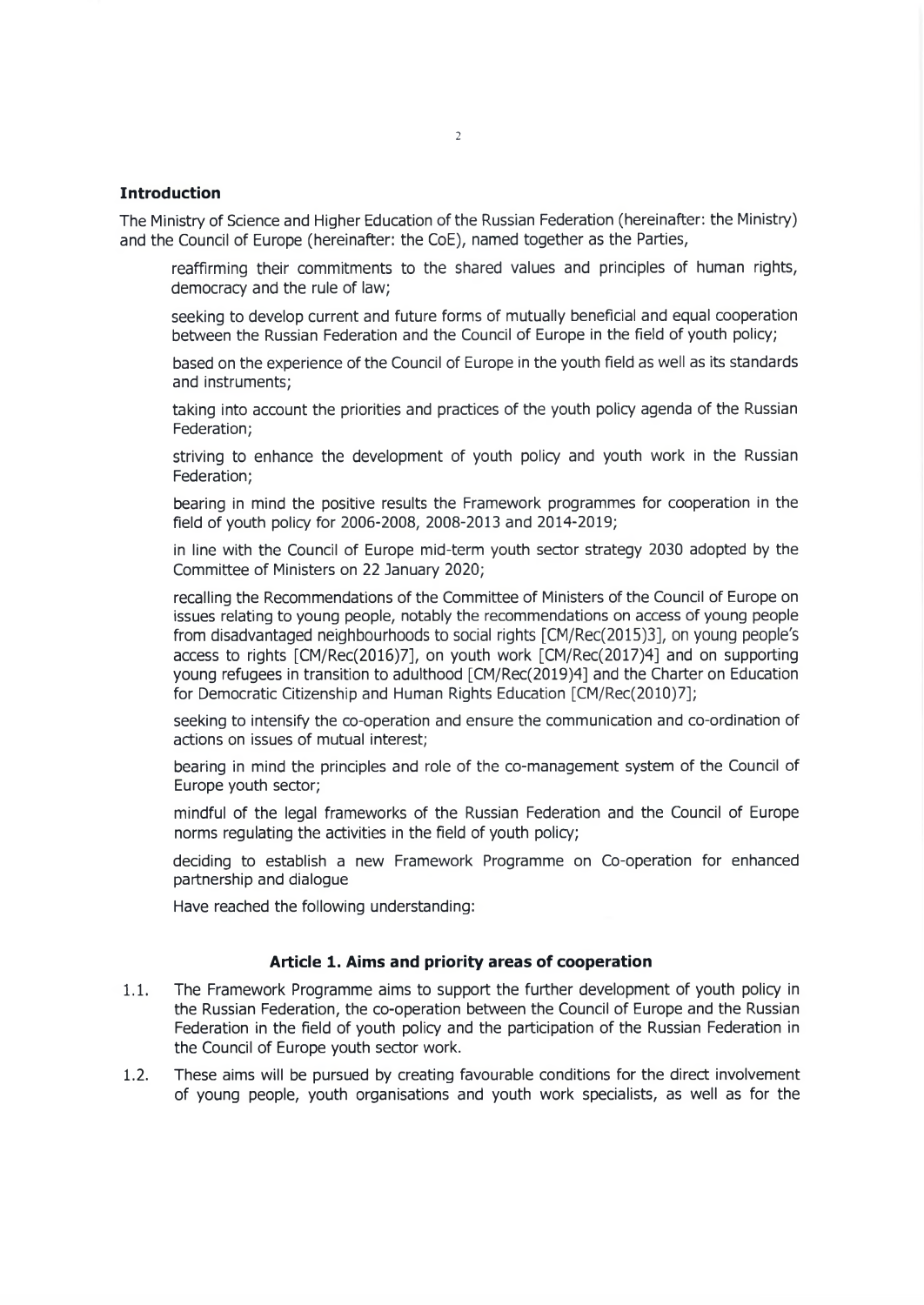development of young people, their self-fulfilment and the forging of democratic citizenship.

- 1.3 The Parties will cooperate to achieve progress in the following areas:
	- a) Development and active Support of quality youth work within the implementation of youth policy at federal, regional and local levels;
	- b) Development of training and capacity-building activities for youth workers and youth leaders;
	- c) Strengthening the partnerships between representatives of youth non-governmental organisations and of authorities in Charge of youth policy at federal, regional and local levels;
	- d) Acquainting young people with opportunities to access to human rights education in accordance with generally recognised international standards and with the Council of Europe approaches in the youth field;
	- e) Promoting the development of active citizenship among young people and increasing the level of youth participation in socially significant decision-making processes;
	- f) Promotion of education and awareness-raising enabling young people to access their rights and accept responsibility;
	- g) Development of intercultural dialogue, including its interreligious dimension, interethnic unity and social cohesion among young people in society;
	- h) Improvement of the quality of activities held within the youth field;
	- i) Support to youth projects aimed at the learning and promotion of the Russian language among European youth and other European languages  $-$  in the Russian Federation;
	- j) Development of mutual understanding in approaches for remembrance activities with young people;
	- k) Enhancing opportunities for the participation of young leaders and activists from the Russian Federation in multilateral activities, and particularly in flagship activities of the Council of Europe youth sector;
	- l) Improvement of responses of both Parties in reacting jointly to current and future challenges and issues related to the lives of young people in Europe;
	- m) Strengthening of the study of the Council of Europe youth sector's standards and publications for youth policy stakeholders and youth organisations from the Russian Federation as well as the work and opportunities of the European Youth Foundation.

#### **Artide 2. Working methods**

- 2.1 The Parties shall form a Management Committee (hereinafter: the Committee) for the preparation and monitoring of the Action plan (hereinafter: the Action Plan).
- 2.2 The Committee shall prepare and adopt an annual Action Plan formed of joint projects and activities for each upcoming period.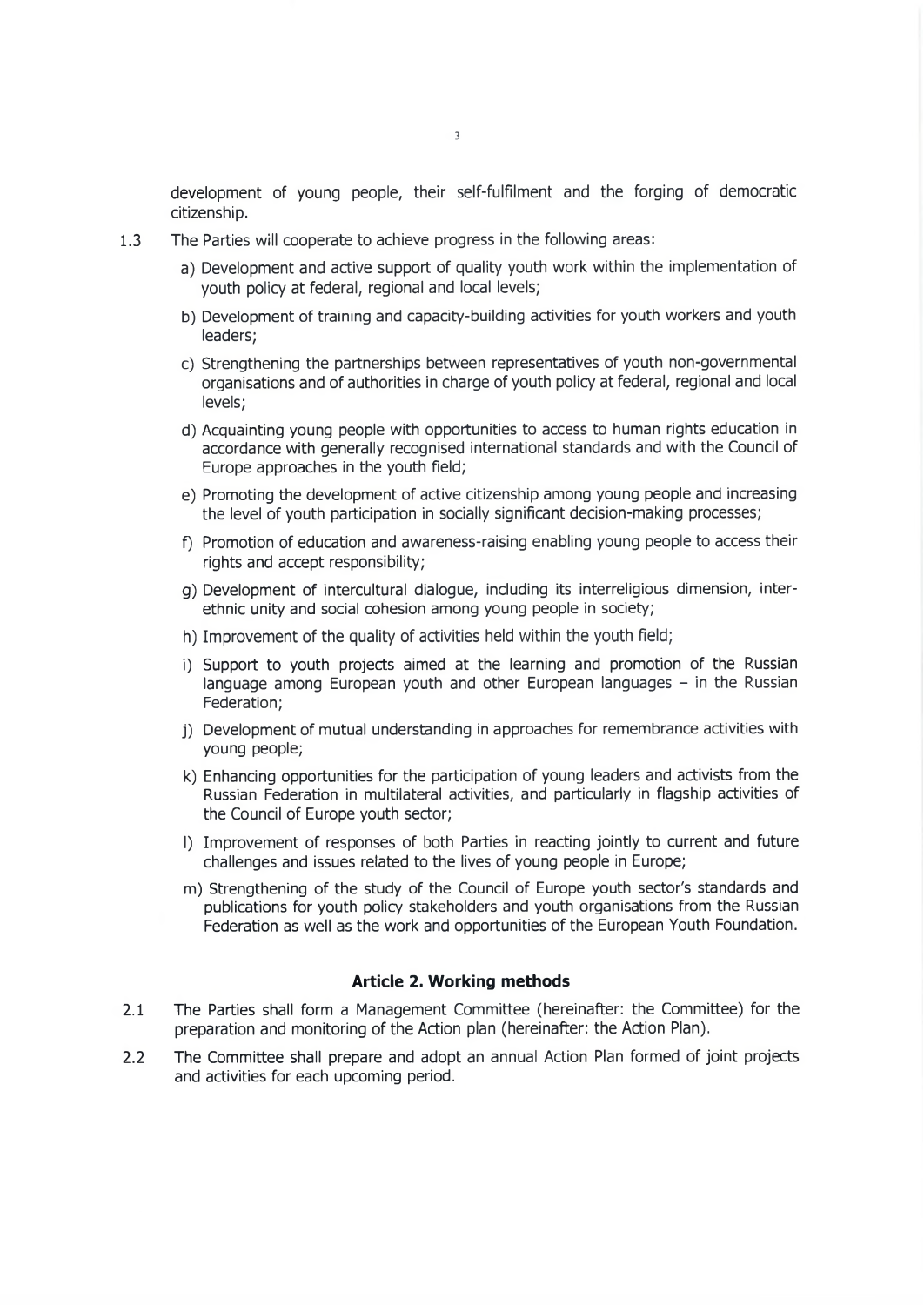- 2.3 Where necessary, the Committee shall make changes and additions to the Action Plan in place.
- 2.4 The Committee shall conduct evaluations of activities of the Action plan.

The Parties shall carry out joint activities in line with the priority areas for cooperation listed in the Article 1 of this Framework Programme, by implementing the Action Plan.

2.5 Action plan activities may take place in the Russian Federation, in other Council of Europe member States, or in any other country agreed by the Parties.

#### **Article 3. Principles and types of the Action Plan activities**

- 3.1 When devising the annual Action Plans the Committee shall:
	- a) follow the areas of common interests of youth policy of the Russian Federation and youth policy at the Council of Europe;
	- b) proceed on the basis of the requirements and initiatives of both Parties;
	- c) determine the order of priority of the activities, taking into account the specificities of long-term projects and systemic activities;
	- d) consider the funding available within the limits of the budget capabilities of both Parties in accordance with Article 5 of this Framework Programme.
- 3.2 The Parties shall:
	- a) Implement joint activities aimed at exchanges of experience in the youth policy field with the involvement of both Parties' experts in the spheres of legislation, information exchange, youth self-governance and co-management system;
	- b) Organise exchanges, traineeships, training courses, seminars, Conferences, forums and other activities in the field of youth policy and youth work;
	- c) Hold joint educational activities for representatives of non-governmental youth organisations and state and local authorities in Charge of youth policy in Order to develop and strengthen the partnership between them;
	- d) Support the studies and research to promote the development of innovations and effectiveness of youth policy;
	- e) Encourage the participation of young people, youth organisations, youth policy makers and youth workers from the Russian Federation in multilateral activities held by the Council of Europe youth sector;
	- f) Exchange and disseminate the publications and educational resources related to this Framework Programme priorities and activities.

#### **Article 4. Management and decision-making**

4.1 The Committee shall comprise number of representatives of each Party.

Committee members from the Russian Federation shall comprise representatives of the Ministry of Science and Higher Education of the Russian Federation, the Ministry of Foreign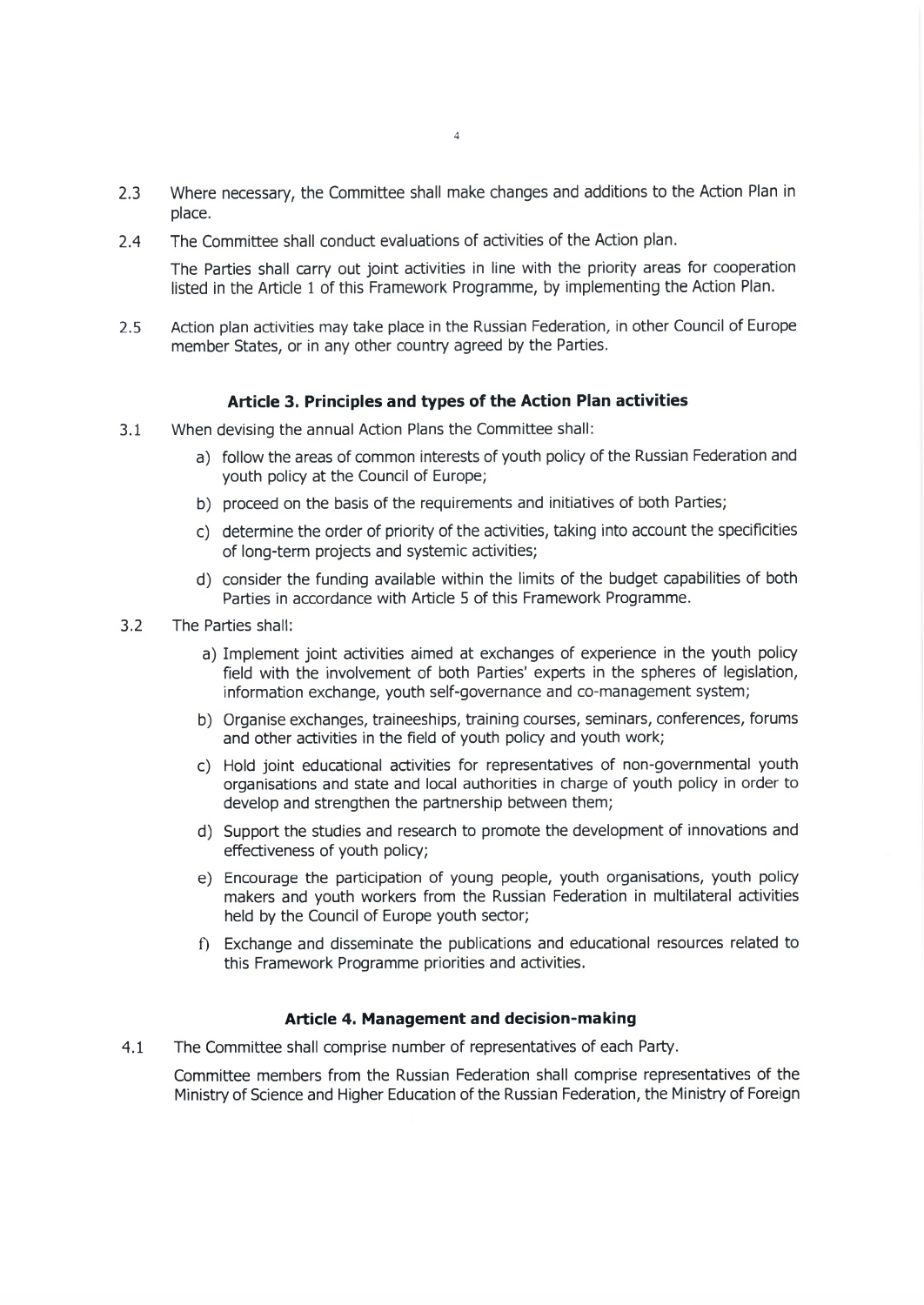Affairs of the Russian Federation, the Federal Agency for Youth Affairs and the National Youth Council of Russia.

Committee members from the Council of Europe shall comprise representatives of the Council of Europe Secretariat and representatives of the Joint Council on Youth.

The parties may co-opt by common agreement additional members for specific meetings or points under discussion.

- 4.2 The Committee shall be chaired in turn by representatives of the Ministry and the Council of Europe.
- 4.3 All decisions taken within the Committee shall be agreed by consensus.
- 4.4 The Committee shall meet at least once a year.
- 4.5 The Committee meetings shall be held alternatively in the Russian Federation and the Council of Europe official premises in France or Hungary, or any other country - by mutual agreement of the Parties.

#### **Article 5. Funding sources**

- 5.1 Each Party shall finance projects, subject to the availability of human and financial resources and in line with Russian Federation legislation and Council of Europe norms and its budget and programmes.
- 5.2 Each Party shall manage and allocate their budget and financial resources independently. Each Party is separately and individually liable for expenses and reimbursement incurred in the implementation of the activities carried out, unless expressly agreed otherwise.
- 5.3 The payment, reimbursement and disbursement by the Parties or to third parties shall be carried out through a contract, in accordance with the rules and regulations applicable to each Party.
- 5.4 Each Party may exercise independent supervision of the resources it allocates to activities carried out under the present Co-operation Framework Programme.
- 5.5 Each of the Parties shall independently determine the currency of fulfilment of financial obligations projects implemented under this Framework Program in accordance with the legislation of the Russian Federation and the norms of the Council of Europe.

#### **Article 6. Amendment and termination**

- 6.1 The present Framework Programme may be amended at any time by mutual agreement. The amendment shall enter into force once both Parties have consented to the modification in writing.
- 6.2 The present Framework Programme may be terminated by the consent of both Parties.
- 6.3 Any joint activities not completed by the time the present Framework Programme is terminated may be continued until completion by agreement of the Parties in accordance with the provisions of the Framework Programme.